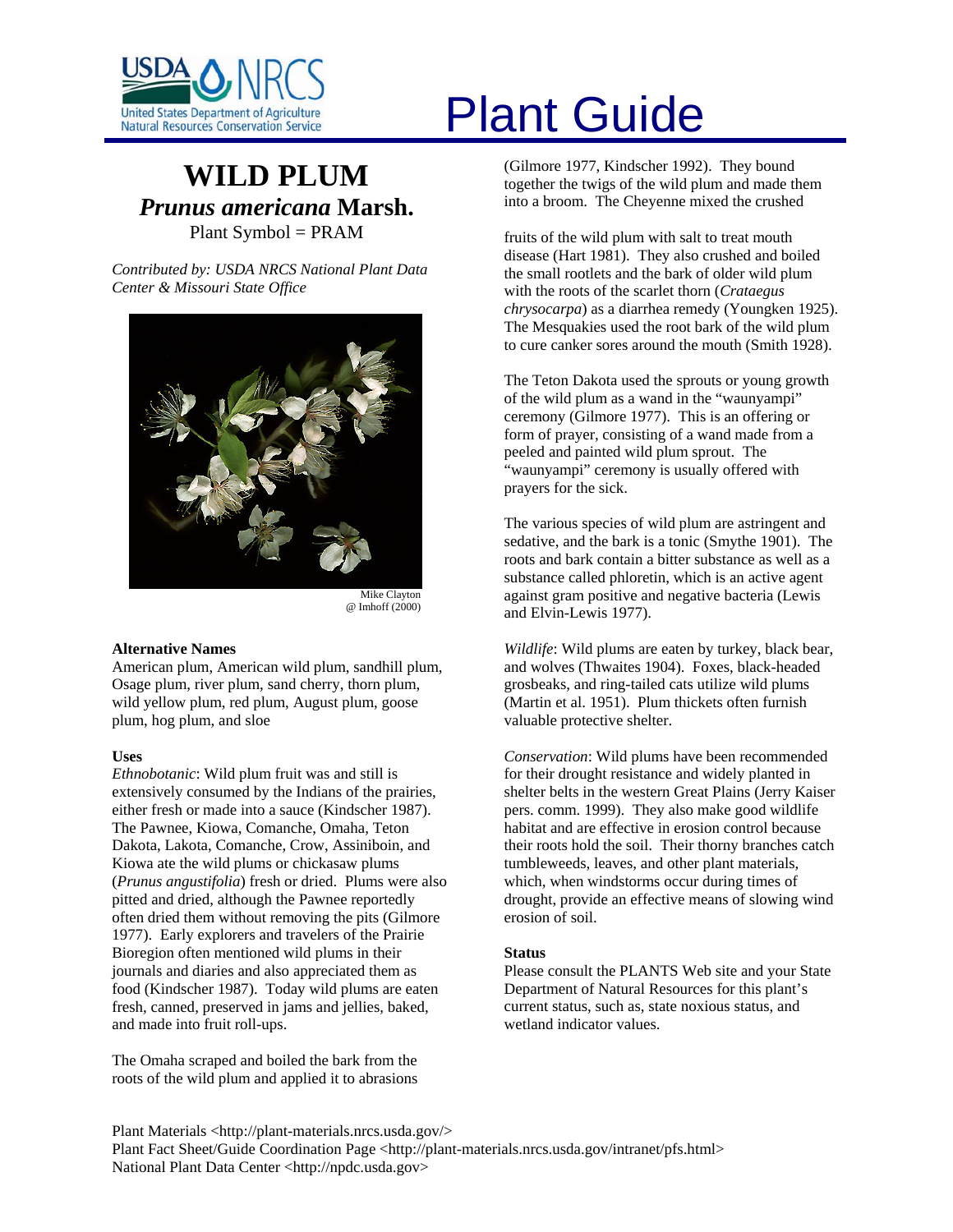### **Description**

*General*: Rose Family (Rosaceae). Wild plum (*Prunus americana*) is a shrub or small tree 3-8 m (3- 24 ft) tall, and are usually forming thickets. The small branches are sometimes spiny. The leaves are alternate, egg-shaped to oval, 6-10 cm (2-4 in) long. The upper leaf surface is shiny green and the lower surface is slightly hairy; leaf margins are sharply toothed. The white roseaceous flowers are in-groups of 2-5 at the ends of branchlets. Flowers usually appear before the leaves in April and May. There are five separate, oval petals 8-12 mm (5/16-1/2 in) long. The reddish-purple plums are fleshy, oval, 2.0-2.7 cm (0.75-1.25 in) long; each fruit contains one seed. Wild plum flowers are insect pollinated.

#### **Distribution**

For current distribution, please consult the Plant Profile page for this species on the PLANTS Web site. The range is from Massachusetts west to Manitoba and Montana, south to Utah, Colorado, and Oklahoma, east to Florida, and north to New York (Stephens 1975).

#### **Establishment**

*Adaptation*: Wild plum grows in prairies, woodlands, pastures, and along roadsides and riverbanks.

Wild plums can be planted from seed and they are relatively easy to transplant. Plant in well drained soil; wild plum tolerates shade. Flowering occurs in April and May and fruit ripens from August to September. The plant has fruit every year.

*Propagation from Cuttings*: *Prunus americana* cuttings are not easy to root. Hardwood cuttings taken in late January have been rooted. Hardwood cuttings are those made of matured, dormant hardwood after leaves have abscised and before new shoots emerge in the spring. Material should be taken from healthy, moderately vigorous stock plants grown in full sunlight. Central and basal portions (not the tip) of a shoot make the best cuttings. Cuttings vary from 10 to 76 cm (4 to 30 in). Ensure that at least two nodes are included in the cutting; the basal cut is just below a node and the top cut is 1.3 to 2.5 cm (0.5-1 in) above a node.

It is important that hardwood cuttings not dry out during handling and storage. Dip bases of hardwood cuttings with IBA at 20,000 ppm liquid formulation to promote rooting. Alternatively, treat with 2% IBA talc. This will promote rooting on both suckers and stem cuttings. Dip the cuttings into root promoting hormone, IBA at 2000 ppm, for a few seconds, then keep in the dark at temperatures of 10º (50ºF). Plant

the cuttings in open ground in prepared holes with good potting soil. Firm the soil around the cuttings and water. To ensure survival of cuttings through the following winter in cold climates, the potted cuttings should be kept in heated cold frames or poly-houses to hold the temperature between 0-7°C (32-45°F). Rooted cuttings that had shoot growth in the fall, but were not given nitrogen, had the best over-winter survival in a cold frame with microfoam. *Propagation from Seed*: Harvest the fruit in the summer when ripe (the fruit turns dark purple), usually in August. Remove the pulp or fruit from the seed. Seeds can be extracted by maceration and recovered by flotation. Put the seed in a 50ºF cooler over the winter. For prolonged storage, seeds must be air dried and stored in sealed containers at cold temperatures. The seeds can also be planted outdoors in the fall so they are naturally "cold stratified." Natural germination occurs predominantly in the first or second year after seedfall, depending on the year.

If sowing seed in the fall, it is important to sow early enough so seeds can pre-chill before seedbeds freeze. This can be overcome by mulching the seedbeds. Seedlings reach suitable size for transplanting in one to two years. Cold stratifying up to 6 months in a moist environment can break seed dormancy. Wild plum seeds have fairly low germination. There are 6.5 seeds per gram.

# **Management**

Wild plum grows on the edges of prairies and woodlands. Traditional resource managers burned this community regularly, thus maintaining the patchwork mosaic of prairie and woods on the landscape (Thwaites 1906). Burning provided habitat for wild plum to become established, and the nutrient enrichment increased fruit production. The branches of wild plum were often pruned or cut back to increase production.

# **Cultivars, Improved and Selected Materials (and area of origin)**

'Blackhawk', 'Hawkeye', and 'De Soto' cultivars are descendents of the wild species (Kindscher 1987). There are many different cultivars of *Prunus* species developed for both ornamental flowers and edible fruits. Consult your local nurseries to choose the right cultivar for your specific landscape.

Contact your local Natural Resources Conservation Service (formerly Soil Conservation Service) office for more information. Look in the phone book under "United States Government." The Natural Resources Conservation Service will be listed under the subheading "Department of Agriculture."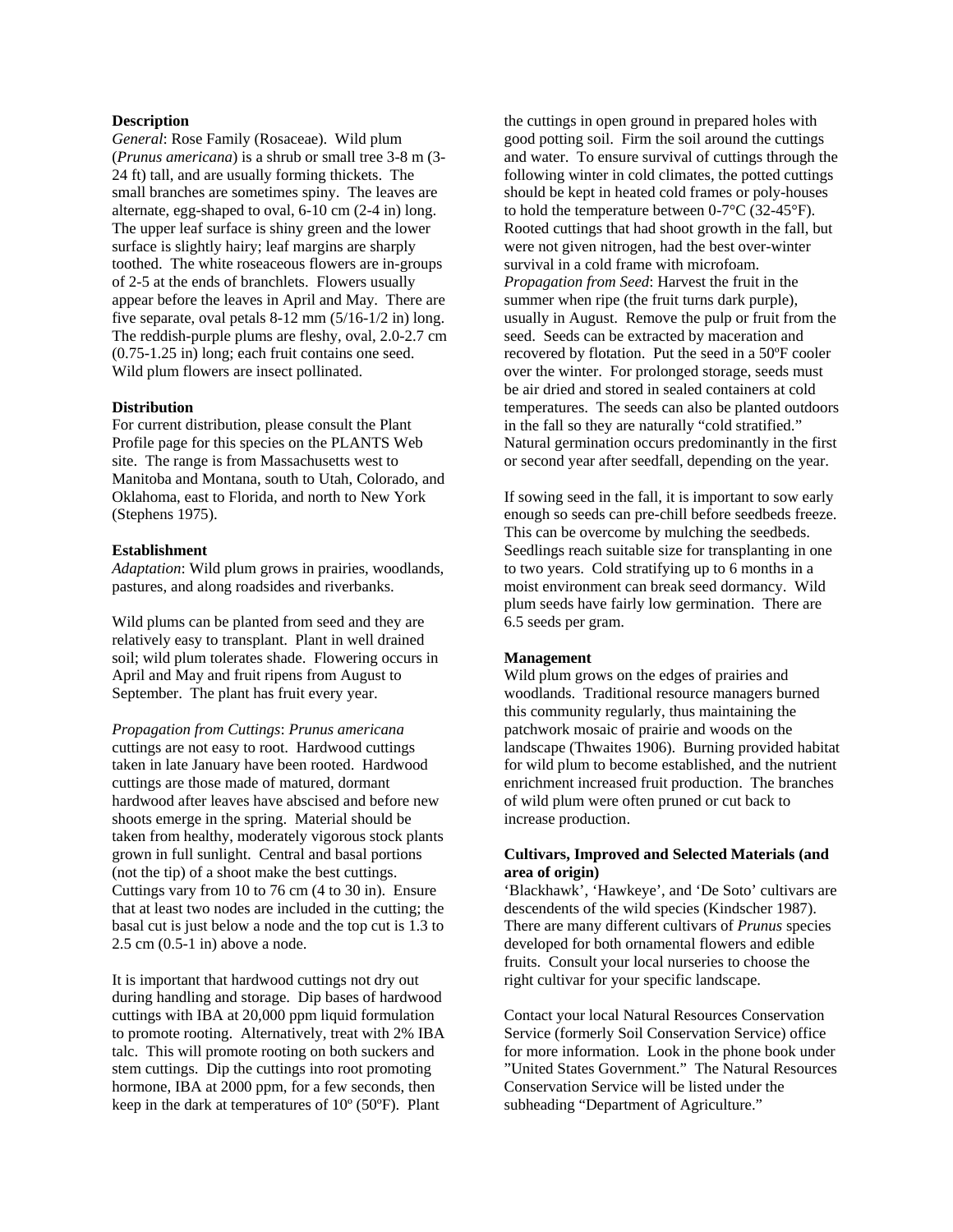#### **References**

Andros, F. 1883. *The medicine and surgery of the Winnebago and Dakota Indians*. American Medical Association Journal 1:116-118.

Beichel, C., E. McDonald, & T. Cole (*eds*.) 1993. *Encyclopedia of gardening*. Dorling Kindersley, London, New York, Stuttgart. 648 pp.

Carlson, G.G. & V.H. Jones 1939*. Some notes on use of plants by the Comanche Indians*. Michigan Academy of Science, Arts, and Letters 25:517-543. Gilmore, M.R. 1977 (1919). *Uses of plants by the Indians of the Missouri River region*. University of Nebraska Press, Lincoln, Nebraska. Reprint of a work first published as the  $33<sup>rd</sup>$  Annual Report of the Bureau of American Ethnology. Washington, D.C.

Grinnell, G.B. 1962. *The Cheyenne Indians*. 2 Vols. Cooper Square Publishers, New York, New York.

Hart, J. A. 1976. *Montana native plants and early peoples*. Montana Historical Society, Helena, Montana.

Imhoff, J. 2000. *Wild edible plants of Wisconsin*. <http://www.wisc.edu/botit/Wisc\_edib/>. Version: 000323. University of Wisconsin, Madison, Wisconsin.

Kaiser, J. 1999. Personal communication. State Plant Materials Specialist, USDA, NRCS, Plant Materials Center, Elsberry, Missouri.

Kindscher, K. 1992. *Medicinal wild plants of the prairie*. *An ethnobotanical guide*. University Press of Kansas. 340 pp.

Kindscher, K. 1987. *Edible wild plants of the prairie*. University Press of Kansas. 276 pp.

Lewis, W.H. & M. Elvin-Lewis 1977. *Medical botany*. Wiley, New York, New York.

Martin, A.C., H.S. Zim, & A.L. Nelson 1951. *American wildlife and plants a guide to wildlife food habits.* Dover Publications, Inc., New York, New York. 500 pp.

Mc Clintock, W. 1909. *Materia medica of the Blackfeet*. Zeitschrift fur Ethnologie: 273-279.

McGregor, R.L., T.M. Barkley, R.E. Brooks, & E.K. Schofield (eds.) 1985. *Flora of the Great Plains*.

Great Plains Flora Association. University Press of Kansas. 1402 pp.

Moerman, D.E. 1986. *Medicinal plants of Native America*. Research Reports in Ethnobotany, Contribution 2, University of Michigan Museum of Anthropology Technical Reports, Number 19. 534 pp.

Schopmeyer, Technical Coordinator 1974. *Seeds of woody plants in the United States*. Agriculture Handbook No. 450. Forest Service, USDA, Washington, D.C.

Smith, H.H. 1928. *Ethnobotany of the Ojibwa Indians*. Bulletin of the Public Museum of the City of Milwaukee 4(3):327-525.

Smythe, B.B. 1901. *Preliminary list of medicinal and economic Kansas plants*. Kansas Academy of Science Transactions 18:191-209.

Stephens, H.A. 1973. *Woody plants of the north central plains*. The University Press of Kansas. 530 pp.

Thwaites, R.G. (ed.) 1904. *Original journals of the Lewis and Clark expedition*. 6 Vols. Dodd, Mead, and Company, New York, New York.

USDA, NRCS 2000. *The PLANTS database*. Version: 000323. <http://plants.usda.gov>. National Plant Data Center, Baton Rouge, Louisiana.

Young, J.A. & C.G. Young 1974. *Collecting, processing, and germinating seeds of wildland plants*. Timber Press, Portland, Oregon.

Youngken, H.W. 1924. *The drugs of the North American Indian*. American Journal of Pharmacy 96: 485-502.

# **Prepared By**

*Michelle Stevens*  Formerly USDA, NRCS, National Plant Data Center

*Jerry Kaiser*  USDA NRCS Missouri State Office, Elsberry, Missouri

# **Species Coordinator**

*M. Kat Anderson*  USDA, NRCS, National Plant Data Center c/o Plant Sciences Department, University of California, Davis, California